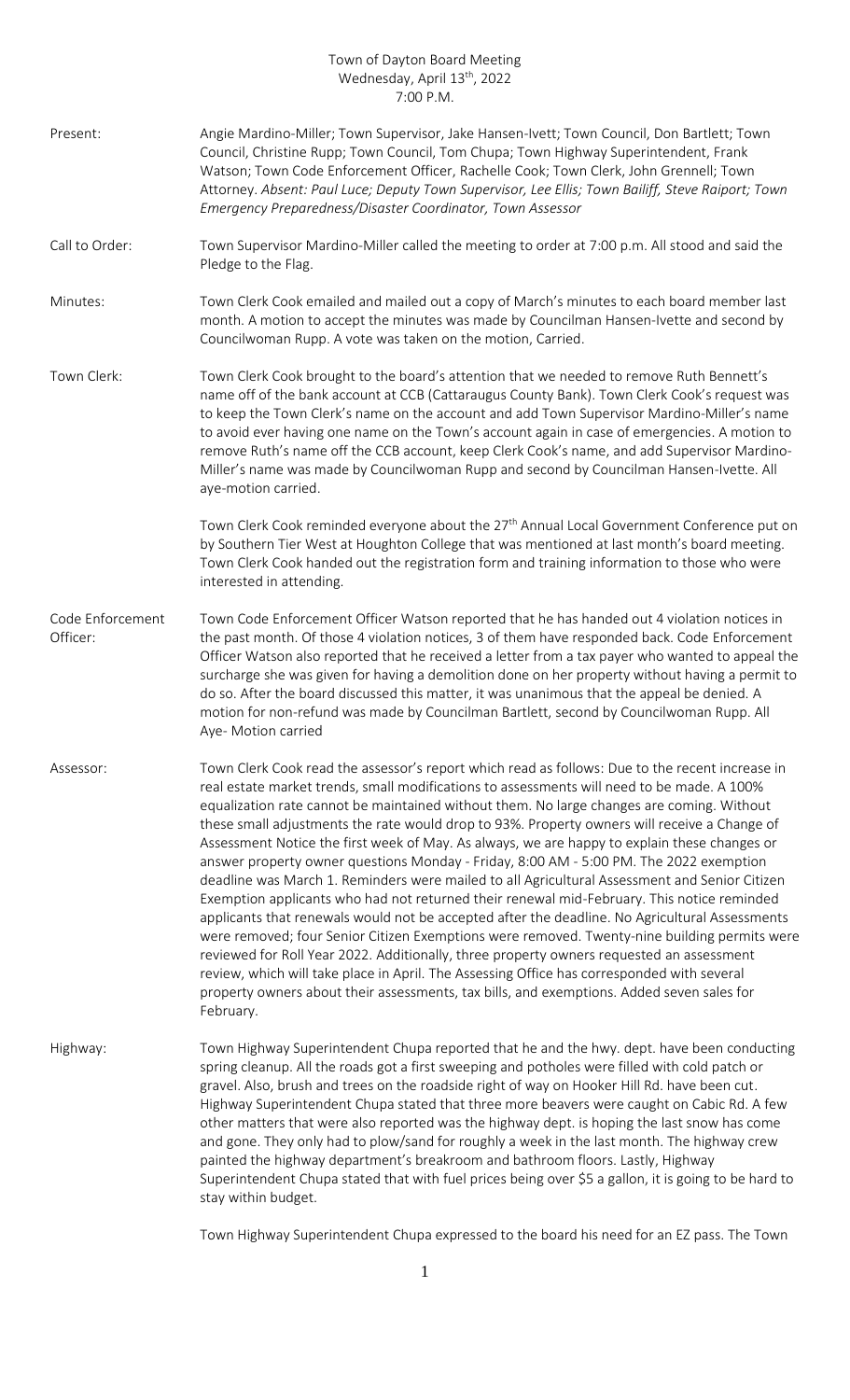does not have a credit card. A motion for Tom to call around to Evans Bank and Bahgat and Laurito Bahgat to figure out the best outcome was made by Councilman Hansen-Ivett, second by Councilwoman Rupp. All Aye-Motion carried.

Supervisor: Town Supervisor Mardino-Miller made a public announcement thanking Highway Superintendent Chupa and the other highway guys for doing such a fantastic job on the Town plow that now sits out front of the Town Hall.

> In addition, Town Supervisor Mardino-Miller also made a public announcement thanking Ray from the South Dayton post office for moving the mailbox closer to the building and just being the nice person he is for taking time to stop and check in with us when he is on the delivery route.

> Town Supervisor Mardino-Miller addressed the board to pay the monthly bills. General Fund claims-voucher #s 45-59 in the amount of \$4,954.49 as set forth in Abstract #4, dated April 13, 2022, Highway Fund claims- voucher #s 48-65, in the amount of \$13,707.37 as set forth in Abstract #4 dated April 13, 2022, Street Lighting Fund claims- voucher # 5, in the amount of \$201.26 as set forth in Abstract #4 dated April 13, 2022. A motion to pay March 2022 bills was made by Councilwoman Rupp, second by Councilman Hansen-Ivett. All Aye- Motion carried.

> Fund transfers: \$548.00 from account A1920.4 to account A1910.4 and \$224.00 from account DA9030.8 to account DA9050.8. Motion to accept these fund transfers made by Councilman Hansen-Ivett, second by Councilwoman Rupp. All Aye- Motion carried.

Town Supervisor Mardino-Miller read to the board, a letter received from the Dayton Volunteer Fire Company stating their appreciation for Town Highway Superintendent Thomas Chupa and the other highway guys for plowing their driveway for the past few months while they were having issues with their plow truck.

Town Supervisor Mardino-Miller addressed the board with an update on our phone situation. The phone lines have been so much better since switching to Spectrum. Unfortunately, the town of Dayton is still unable to fax anything due to the fax machine not working. Town Supervisor Mardino-Miller informed the board that in attempt to cut costs, she is looking into a phone system that will allow us to drop to only 1 phone line instead of 3 and will ultimately save money in the long run.

Town Supervisor Mardino-Miller brought to the board's attention that the audits by the Town Board are still not complete and that they need to be completed as soon as possible. The audits that need to be completed are for the Town Supervisor, Town Clerk, and the Town Justice.

Town Supervisor Mardino-Miller made the board aware that we are currently not covered for backup on our computers. While being in correspondence with Pro Tek, they stated that last year "The board approved the upgrades and a 36 month support plan but when asked how the town wanted to proceed with the payment aspect it went quite." Pro Tek cannot give us a quote for 1-2 months and Mr. Hessler who was our second quote, is no longer interested. Going forward, phone calls will be made to see if there may be anyone else available to help us.

Town Supervisor Mardino-Miller spoke regarding ARPA grant/G&G Municipal Consulting and Grant Writing and the possibility of a grant for a salt shed, along with the possibility of a \$35,000.00 grant towards a new snow plow. Looking for Board input, Town Supervisor Mardino-Miller went on to say that G&G Municipal Grant Writing services will cost \$1,300.00. Time was provided for questions and answers. The Town Board unanimously gave permission to Town Supervisor to reach out to G&G regarding Grant Writing Services. A motion was made by Councilman Hansen-Ivett, second by Councilman Bartlett. Roll call vote: Councilman Hansen-Ivett-yes, Councilman Bartlett-yes, Councilwoman Rupp-yes, Town Supervisor Mardino-Miller-yes.

Town Supervisor Mardino-Miller informed the board that multiple board members did not receive their raise in their pay. BLB was made aware and they will send corrected checks to the board members.

Emergency Preparedness/

Disaster Coordinator: Nothing to report.

Attorney: Town Attorney Grennell addressed the McMaster claim. Attorney Grennell stated that a settlement has been proposed to take the assessment from \$321,000.00 down to \$285,000.00. Town Attorney